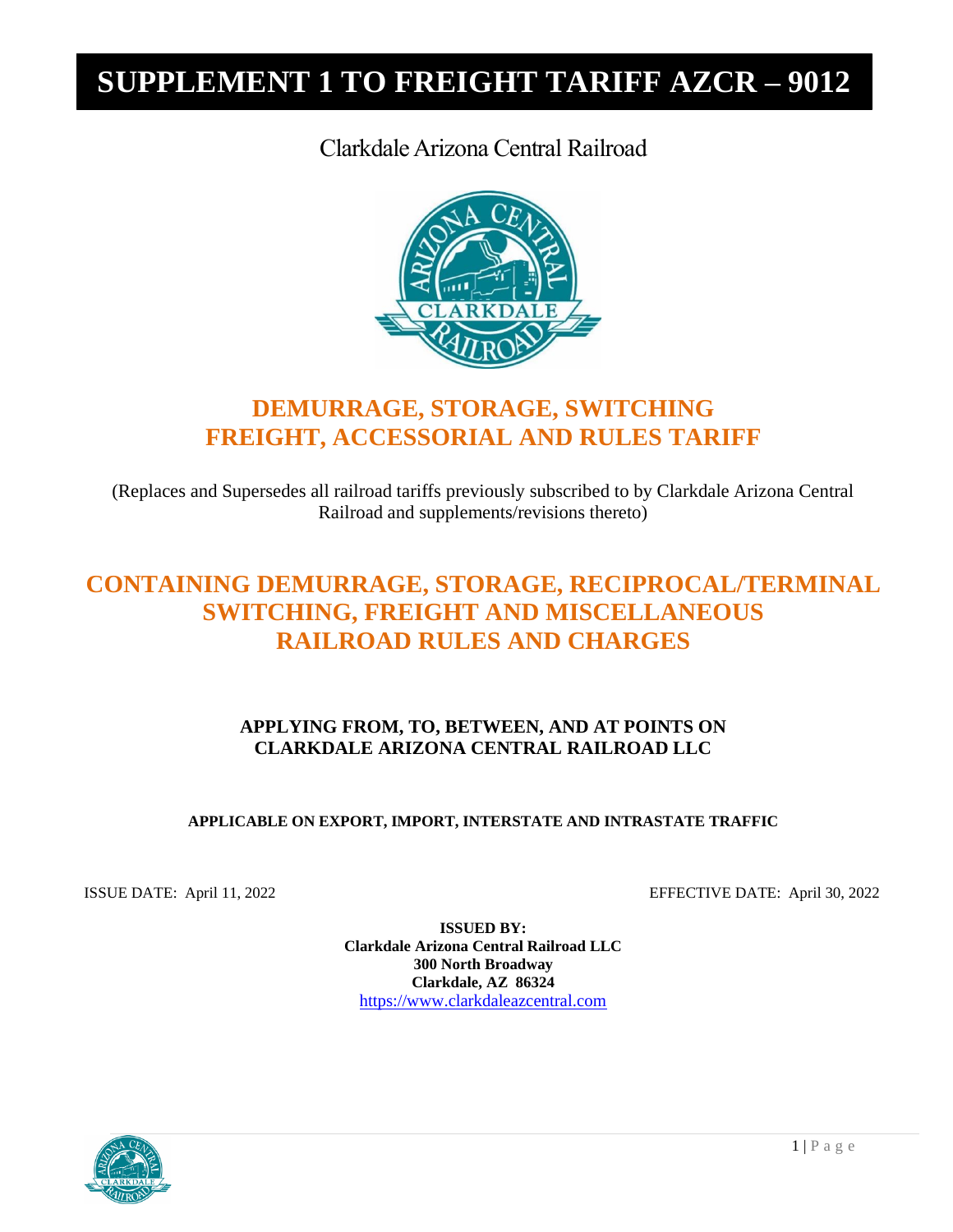#### **SUBSCRIBING RAILROADS**

CLARKDALE ARIZONA CENTRAL RAILROAD LLC [info@clarkdaleazcentral.com](mailto:info@clarkdaleazcentral.com)

[freightcoordinator@clarkdaleazcentral.net](mailto:freightcoordinator@clarkdaleazcentral.net)

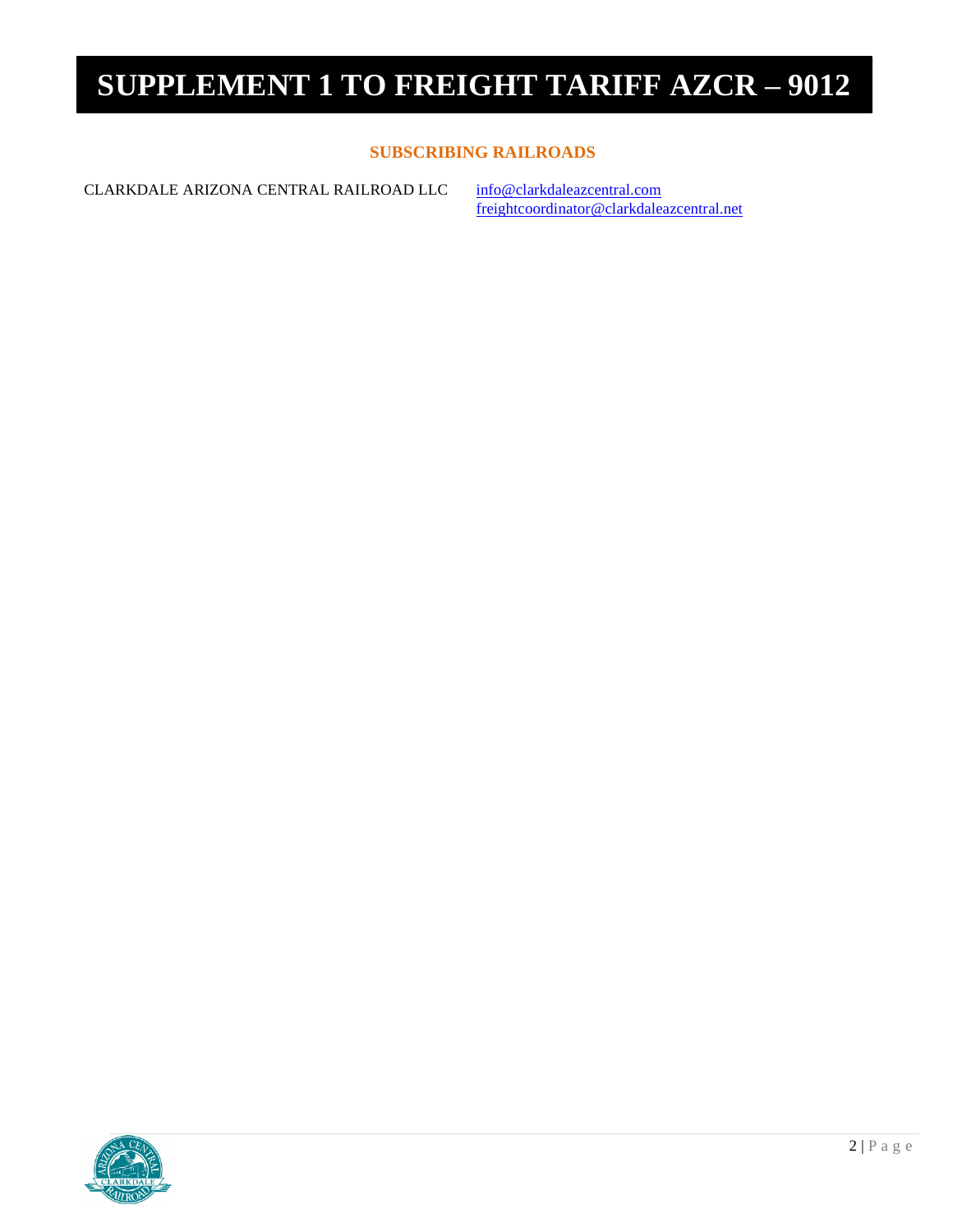#### **CHECK SHEET OF ITEMS AND REVISIONS**

The items contained in this publication are listed consecutively by number. The paragraph that has been changed within an item will contain one of the following reference marks placed next to the item number:

- (I) Denotes increase
- (R) Denotes reductions
- (C) Denotes changes in wording which result in neither increases nor reductions in charges
- (N) Denotes new item

In addition, the effective date of the revised item will be added to this index page "CHECK SHEET OF ITEMS AND REVISIONS" to identify which item(s) have been changed.

| Revision<br>Type | Item Number and Description                                                                                           | <b>Effective Date</b> |  |
|------------------|-----------------------------------------------------------------------------------------------------------------------|-----------------------|--|
| (N)              | Item 90 – REVIEW CAREFULLY, Revised wording to include multiple sections<br>including new section 3 on fuel surcharge | April 30, 2022        |  |